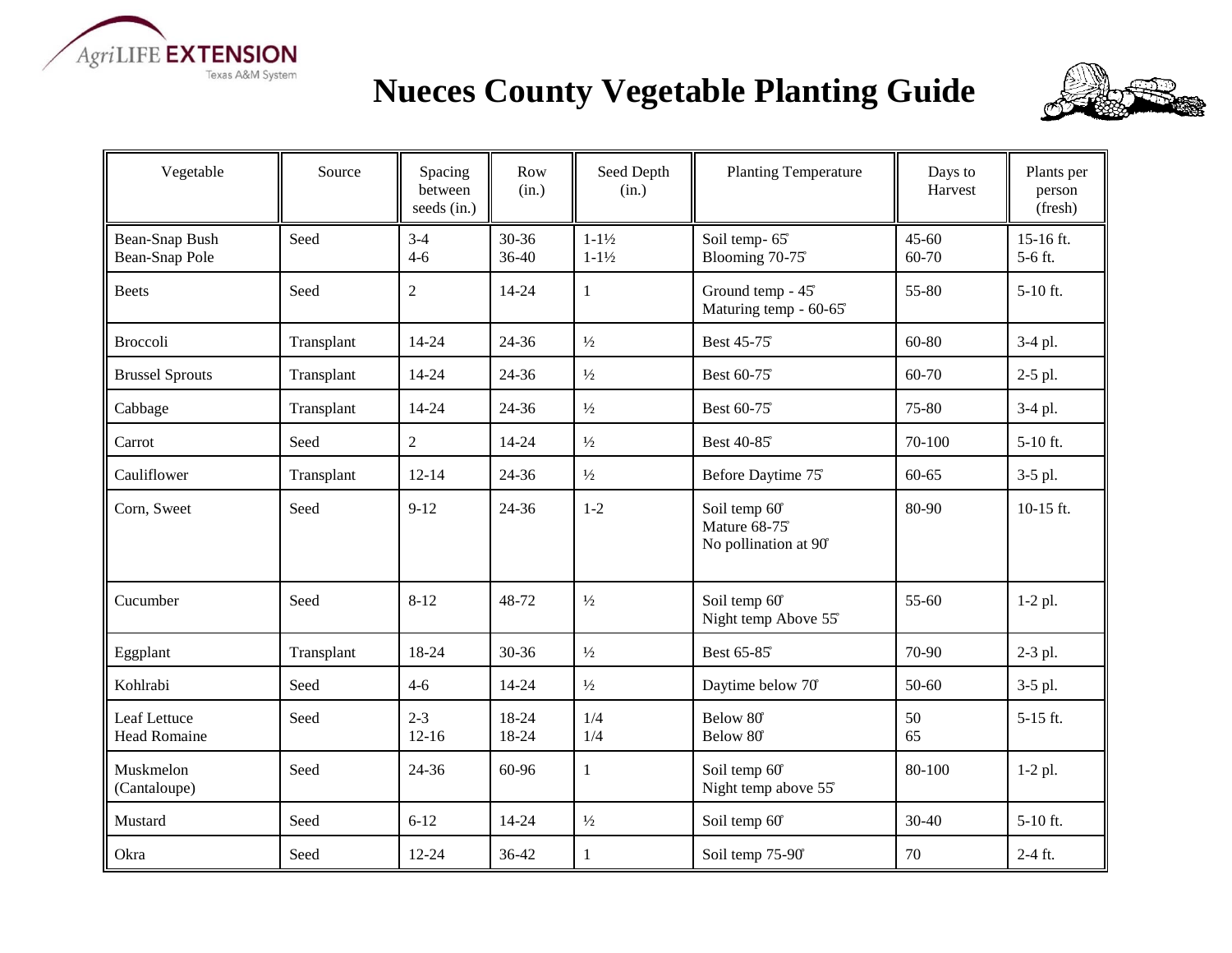| Vegetable                        | Source       | Spacing<br>between<br>seeds (in.) | Row<br>(in.)       | Seed Depth<br>(in.) | <b>Planting Temperature</b>                                       | Days to<br>Harvest    | Plants per<br>person<br>(fresh) |
|----------------------------------|--------------|-----------------------------------|--------------------|---------------------|-------------------------------------------------------------------|-----------------------|---------------------------------|
| Peas, Blackeyed &<br>Purple Hull | Seed         | $4 - 6$                           | $24 - 36$          | $2 - 3$             | Soil temp - 65°                                                   | 70-90                 | 10-15 ft.                       |
| Peppers                          | Transplant   | 18-24                             | 30-36              | $\frac{1}{2}$       | Soil temp 55-70°<br>Sets fruit 60-80°<br>Stops at 90°             | 65-80                 | 3-5 pl.                         |
| Potato                           | Tuber pieces | $10-15$                           | $30 - 36$          | $\overline{4}$      | Best 45-65°<br>Tolerate 55-75°<br>Growth stops at 85°             | 90-120                | $5-10$ ft.                      |
| Radish                           | Seed         | -1                                | 14-24              | $\frac{1}{2}$       | Soil temp 45°<br>Daytime max 80°                                  | 20-30                 | $3-5$ ft.                       |
| Spinach                          | Seed         | $3-4$                             | $14 - 24$          | $\frac{1}{2}$       | 65° Daytime max - 75°                                             | 50-70                 | $5-10$ ft.                      |
| Squash - Summer<br>-Winter       | Seed         | 18-36<br>24-48                    | $36 - 60$<br>60-96 | $1 - 2$<br>$1 - 2$  | Soil temp 60°<br>Hot weather crop                                 | $41 - 60$             | $2-3$ pl.<br>$1-3$ pl.          |
| Tomato                           | Transplant   | $4 - 6$                           | 36-48              | $4-6$               | No blooms night temp above<br>$90^\circ$<br>Best Night 65 Day 80° | 65-85                 | $1-2$ pl.                       |
| Turnip                           | Seed         | $2 - 3$                           | 14-24              | $\frac{1}{2}$       | 40-80° max                                                        | 30 Greens<br>60 Roots | $5-10$ ft.<br>5-10 ft.          |
| Watermelon                       | Seed         | 36-72                             | 72-96              | $1 - 2$             | Ground temp 60°<br>Night temp above 55°                           | 80-100                | $1-2$ pl.                       |